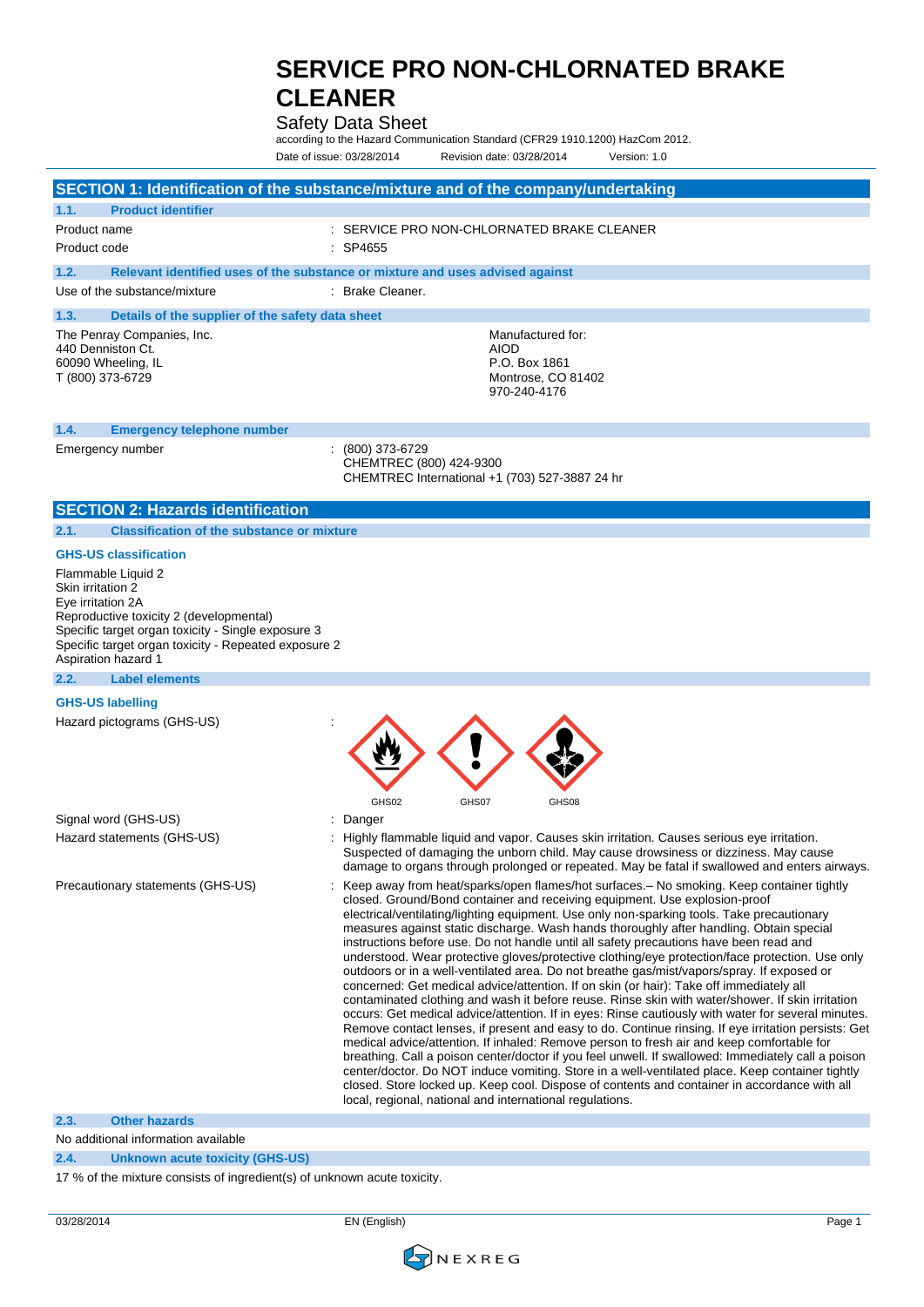Safety Data Sheet

according to the Hazard Communication Standard (CFR29 1910.1200) HazCom 2012.

#### **SECTION 3: Composition/information on ingredients**

### **3.1. Substance**

Not applicable

| 3.2.<br><b>Mixture</b>                                                                                                                                                                                                                    |                           |                                                                                                                                                                                                                                                                                                                                                                                                                                                   |                                                                                                                     |
|-------------------------------------------------------------------------------------------------------------------------------------------------------------------------------------------------------------------------------------------|---------------------------|---------------------------------------------------------------------------------------------------------------------------------------------------------------------------------------------------------------------------------------------------------------------------------------------------------------------------------------------------------------------------------------------------------------------------------------------------|---------------------------------------------------------------------------------------------------------------------|
| <b>Name</b>                                                                                                                                                                                                                               | <b>Product identifier</b> | $\frac{9}{6}$                                                                                                                                                                                                                                                                                                                                                                                                                                     | <b>GHS-US classification</b>                                                                                        |
| Acetone                                                                                                                                                                                                                                   | (CAS No) 67-64-1          | $40 - 70$                                                                                                                                                                                                                                                                                                                                                                                                                                         | Flam. Lig. 2<br>Eye Irrit. 2A<br>STOT SE 3                                                                          |
| Heptane, branched, cyclic and linear                                                                                                                                                                                                      | (CAS No) 426260-76-6      | $15 - 40$                                                                                                                                                                                                                                                                                                                                                                                                                                         | Flam. Lig. 2<br>Skin Irrit. 2<br>STOT SE 3<br>Asp. Tox. 1                                                           |
| n-Heptane                                                                                                                                                                                                                                 | (CAS No) 142-82-5         | $10 - 30$                                                                                                                                                                                                                                                                                                                                                                                                                                         | Flam. Liq. 2<br>Skin Irrit. 2<br>STOT SE 3                                                                          |
| Xylenes (o-, m-, p- isomers)                                                                                                                                                                                                              | (CAS No) 1330-20-7        | $7 - 13$                                                                                                                                                                                                                                                                                                                                                                                                                                          | Flam. Liq. 3<br>Acute Tox. 4 (Dermal, Inhalation)<br>Skin Irrit. 2                                                  |
| Toluene<br>$\pm$ . The contract of the contract of the contract of the contract of the contract of the contract of the contract of the contract of the contract of the contract of the contract of the contract of the contract of the co | (CAS No) 108-88-3         | $0.5 - 1.5$<br>$\left  \right $ $\left  \right $ $\left  \right $ $\left  \right $ $\left  \right $ $\left  \right $ $\left  \right $ $\left  \right $ $\left  \right $ $\left  \right $ $\left  \right $ $\left  \right $ $\left  \right $ $\left  \right $ $\left  \right $ $\left  \right $ $\left  \right $ $\left  \right $ $\left  \right $ $\left  \right $ $\left  \right $ $\left  \right $ $\left  \right $ $\left  \right $ $\left  \$ | Flam. Lig. 2<br>Acute Tox. 4 (Oral)<br>Skin Irrit. 2<br>Repr. 2<br>STOT SE 3<br>STOT RE <sub>2</sub><br>Asp. Tox. 1 |

The exact percentage (concentration) of composition has been withheld as a trade secret in accordance with paragraph (i) of §1910.1200.

| <b>SECTION 4: First aid measures</b>                                |                                                                                                                                                                                                 |
|---------------------------------------------------------------------|-------------------------------------------------------------------------------------------------------------------------------------------------------------------------------------------------|
| <b>Description of first aid measures</b><br>4.1.                    |                                                                                                                                                                                                 |
| First-aid measures after inhalation                                 | : If inhaled and if breathing is difficult, remove victim to fresh air and keep at rest in a position<br>comfortable for breathing. Get medical advice/attention if you feel unwell.            |
| First-aid measures after skin contact                               | : In case of contact, immediately flush skin with plenty of water. Remove contaminated clothing<br>and shoes. Wash clothing before reuse. Call a physician if irritation develops and persists. |
| First-aid measures after eye contact                                | : In case of contact, immediately flush eyes with plenty of water for at least 15 minutes. If easy to<br>do, remove contact lenses, if worn. If irritation persists, get medical attention.     |
| First-aid measures after ingestion                                  | : If swallowed, do NOT induce vomiting unless directed to do so by medical personnel. Never give<br>anything by mouth to an unconscious person. Get immediate medical advice/attention.         |
| 4.2.<br>Most important symptoms and effects, both acute and delayed |                                                                                                                                                                                                 |
| Symptoms/injuries after inhalation                                  | : May cause drowsiness, dizziness and central nervous system depression. May cause respiratory<br>irritation.                                                                                   |
| Symptoms/injuries after skin contact                                | : Causes skin irritation. Symptoms may include redness, edema, drying, defatting and cracking of<br>the skin.                                                                                   |
| Symptoms/injuries after eye contact                                 | : Causes serious eye irritation. Symptoms may include discomfort or pain, excess blinking and<br>tear production, with marked redness and swelling of the conjunctiva.                          |
| Symptoms/injuries after ingestion                                   | May be fatal if swallowed and enters airways. This product may be aspirated into the lungs and<br>cause chemical pneumonitis. May cause stomach distress, nausea or vomiting.                   |

#### **4.3. Indication of any immediate medical attention and special treatment needed**

Symptoms may not appear immediately. In case of accident or if you feel unwell, seek medical advice immediately (show the label or SDS where possible).

|             | <b>SECTION 5: Firefighting measures</b>               |                                                                                                                                                                                                                                                                                             |
|-------------|-------------------------------------------------------|---------------------------------------------------------------------------------------------------------------------------------------------------------------------------------------------------------------------------------------------------------------------------------------------|
| 5.1.        | <b>Extinguishing media</b>                            |                                                                                                                                                                                                                                                                                             |
|             | Suitable extinguishing media                          | : Powder, water spray, foam, carbon dioxide.                                                                                                                                                                                                                                                |
|             | Unsuitable extinguishing media                        | : Do not use a heavy water stream.                                                                                                                                                                                                                                                          |
| 5.2.        | Special hazards arising from the substance or mixture |                                                                                                                                                                                                                                                                                             |
| Fire hazard |                                                       | : Products of combustion may include, and are not limited to: oxides of carbon.                                                                                                                                                                                                             |
| 5.3.        | <b>Advice for firefighters</b>                        |                                                                                                                                                                                                                                                                                             |
|             | Protection during firefighting                        | : Keep upwind of fire. Wear full fire fighting turn-out gear (full Bunker gear) and respiratory<br>protection (SCBA). Vapours may be heavier than air and may travel along the ground to a distant<br>ignition source and flash back. Use water spray to keep fire-exposed containers cool. |

| <b>SECTION 6: Accidental release measures</b> |                                                                     |                                                                                                                                                                      |
|-----------------------------------------------|---------------------------------------------------------------------|----------------------------------------------------------------------------------------------------------------------------------------------------------------------|
| 6.1.                                          | Personal precautions, protective equipment and emergency procedures |                                                                                                                                                                      |
|                                               | General measures                                                    | Use personal protection recommended in Section 8. Isolate the hazard area and deny entry to<br>unnecessary and unprotected personnel. Eliminate sources of ignition. |

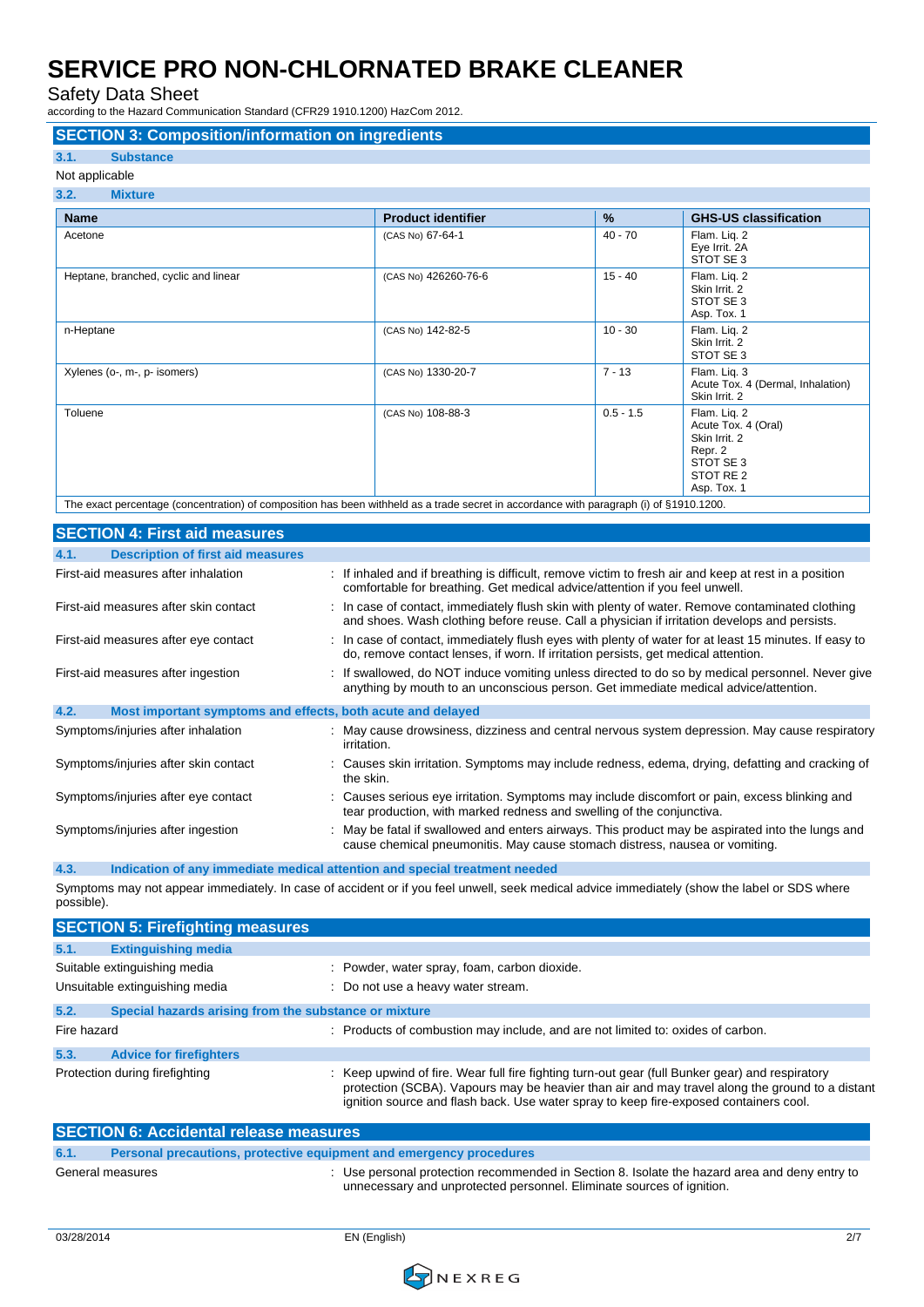### Safety Data Sheet

according to the Hazard Communication Standard (CFR29 1910.1200) HazCom 2012.

| 6.2.                                                                                                                                                                                                                                             | Methods and material for containment and cleaning up                                                                                                                                                                                                                                                          |                                                                                                                         |  |
|--------------------------------------------------------------------------------------------------------------------------------------------------------------------------------------------------------------------------------------------------|---------------------------------------------------------------------------------------------------------------------------------------------------------------------------------------------------------------------------------------------------------------------------------------------------------------|-------------------------------------------------------------------------------------------------------------------------|--|
| For containment<br>: Contain and/or absorb spill with inert material (e.g. sand, vermiculite), then place in a suitable<br>container. Do not flush to sewer or allow to enter waterways. Use appropriate Personal<br>Protective Equipment (PPE). |                                                                                                                                                                                                                                                                                                               |                                                                                                                         |  |
| Methods for cleaning up                                                                                                                                                                                                                          | Scoop up material and place in a disposal container. Provide ventilation.                                                                                                                                                                                                                                     |                                                                                                                         |  |
| 6.3.<br><b>Reference to other sections</b>                                                                                                                                                                                                       |                                                                                                                                                                                                                                                                                                               |                                                                                                                         |  |
|                                                                                                                                                                                                                                                  |                                                                                                                                                                                                                                                                                                               | See section 8 for further information on protective clothing and equipment and section 13 for advice on waste disposal. |  |
| <b>SECTION 7: Handling and storage</b>                                                                                                                                                                                                           |                                                                                                                                                                                                                                                                                                               |                                                                                                                         |  |
| 7.1.<br><b>Precautions for safe handling</b>                                                                                                                                                                                                     |                                                                                                                                                                                                                                                                                                               |                                                                                                                         |  |
| Precautions for safe handling                                                                                                                                                                                                                    | : Keep away from sources of ignition - No smoking. Avoid contact with skin and eyes. Do not<br>breathe gas/mist/vapors/spray. Do not swallow. Handle and open container with care. Use only<br>non-sparking tools. When using do not eat, drink or smoke. Use only outdoors or in a well-<br>ventilated area. |                                                                                                                         |  |
| Hygiene measures                                                                                                                                                                                                                                 |                                                                                                                                                                                                                                                                                                               | : Launder contaminated clothing before reuse. Wash hands before eating, drinking, or smoking.                           |  |
| 7.2.<br>Storage conditions                                                                                                                                                                                                                       | Conditions for safe storage, including any incompatibilities                                                                                                                                                                                                                                                  | : Keep out of the reach of children. Keep container tightly closed and in a well-ventilated place.                      |  |
|                                                                                                                                                                                                                                                  |                                                                                                                                                                                                                                                                                                               | Store locked up. Keep cool. Keep away from heat, sparks, and flame.                                                     |  |
| <b>Specific end use(s)</b><br>7.3.                                                                                                                                                                                                               |                                                                                                                                                                                                                                                                                                               |                                                                                                                         |  |
| Not available.                                                                                                                                                                                                                                   |                                                                                                                                                                                                                                                                                                               |                                                                                                                         |  |
|                                                                                                                                                                                                                                                  | <b>SECTION 8: Exposure controls/personal protection</b>                                                                                                                                                                                                                                                       |                                                                                                                         |  |
| 8.1.<br><b>Control parameters</b>                                                                                                                                                                                                                |                                                                                                                                                                                                                                                                                                               |                                                                                                                         |  |
| <b>Acetone (67-64-1)</b>                                                                                                                                                                                                                         |                                                                                                                                                                                                                                                                                                               |                                                                                                                         |  |
| <b>USA ACGIH</b>                                                                                                                                                                                                                                 | ACGIH TWA (ppm)                                                                                                                                                                                                                                                                                               | 500 ppm                                                                                                                 |  |
| <b>USA ACGIH</b>                                                                                                                                                                                                                                 | ACGIH STEL (ppm)                                                                                                                                                                                                                                                                                              | 750 ppm                                                                                                                 |  |
| <b>USA OSHA</b>                                                                                                                                                                                                                                  | OSHA PEL (TWA) (mg/m <sup>3</sup> )                                                                                                                                                                                                                                                                           | 2400 mg/m <sup>3</sup>                                                                                                  |  |
| USA OSHA                                                                                                                                                                                                                                         | OSHA PEL (TWA) (ppm)                                                                                                                                                                                                                                                                                          | $1000$ ppm                                                                                                              |  |
| n-Heptane (142-82-5)                                                                                                                                                                                                                             |                                                                                                                                                                                                                                                                                                               |                                                                                                                         |  |
| <b>USA ACGIH</b>                                                                                                                                                                                                                                 | ACGIH TWA (ppm)                                                                                                                                                                                                                                                                                               | 400 ppm                                                                                                                 |  |
| <b>USA ACGIH</b>                                                                                                                                                                                                                                 | ACGIH STEL (ppm)                                                                                                                                                                                                                                                                                              | 500 ppm                                                                                                                 |  |
| USA OSHA                                                                                                                                                                                                                                         | OSHA PEL (TWA) (mg/m <sup>3</sup> )                                                                                                                                                                                                                                                                           | $2000$ mg/m <sup>3</sup>                                                                                                |  |
| USA OSHA                                                                                                                                                                                                                                         | OSHA PEL (TWA) (ppm)<br>500 ppm                                                                                                                                                                                                                                                                               |                                                                                                                         |  |
|                                                                                                                                                                                                                                                  |                                                                                                                                                                                                                                                                                                               |                                                                                                                         |  |
| Xylenes (o-, m-, p- isomers) (1330-20-7)<br><b>USA ACGIH</b>                                                                                                                                                                                     | ACGIH TWA (ppm)                                                                                                                                                                                                                                                                                               | $100$ ppm                                                                                                               |  |
| <b>USA ACGIH</b>                                                                                                                                                                                                                                 | <b>ACGIH STEL (ppm)</b>                                                                                                                                                                                                                                                                                       | 150 ppm                                                                                                                 |  |
| <b>USA OSHA</b>                                                                                                                                                                                                                                  | OSHA PEL (TWA) (mg/m <sup>3</sup> )                                                                                                                                                                                                                                                                           | 435 mg/m <sup>3</sup>                                                                                                   |  |
| <b>USA OSHA</b>                                                                                                                                                                                                                                  | OSHA PEL (TWA) (ppm)                                                                                                                                                                                                                                                                                          | $100$ ppm                                                                                                               |  |
|                                                                                                                                                                                                                                                  |                                                                                                                                                                                                                                                                                                               |                                                                                                                         |  |
| Toluene (108-88-3)                                                                                                                                                                                                                               |                                                                                                                                                                                                                                                                                                               |                                                                                                                         |  |
| <b>USA ACGIH</b>                                                                                                                                                                                                                                 | ACGIH TWA (ppm)                                                                                                                                                                                                                                                                                               | 20 ppm                                                                                                                  |  |
| <b>USA OSHA</b>                                                                                                                                                                                                                                  | OSHA PEL (TWA) (ppm)                                                                                                                                                                                                                                                                                          | 200 ppm                                                                                                                 |  |
| <b>USA OSHA</b>                                                                                                                                                                                                                                  | OSHA PEL (STEL) (ppm)                                                                                                                                                                                                                                                                                         | 150 ppm                                                                                                                 |  |
| <b>USA OSHA</b>                                                                                                                                                                                                                                  | OSHA PEL (Ceiling) (ppm)                                                                                                                                                                                                                                                                                      | 300 ppm                                                                                                                 |  |
| 8.2.<br><b>Exposure controls</b>                                                                                                                                                                                                                 |                                                                                                                                                                                                                                                                                                               |                                                                                                                         |  |
| : Use ventilation adequate to keep exposures (airborne levels of dust, fume, vapor, etc.) below<br>Appropriate engineering controls<br>recommended exposure limits.                                                                              |                                                                                                                                                                                                                                                                                                               |                                                                                                                         |  |
| : Avoid all unnecessary exposure.<br>Personal protective equipment                                                                                                                                                                               |                                                                                                                                                                                                                                                                                                               |                                                                                                                         |  |
| Hand protection                                                                                                                                                                                                                                  | : Wear chemically resistant protective gloves.                                                                                                                                                                                                                                                                |                                                                                                                         |  |
|                                                                                                                                                                                                                                                  | Eye protection<br>Safety glasses or goggles are recommended when using product.                                                                                                                                                                                                                               |                                                                                                                         |  |
| Skin and body protection<br>Respiratory protection                                                                                                                                                                                               | Wear suitable protective clothing.                                                                                                                                                                                                                                                                            | : A NIOSH approved respirator is recommended in poorly ventilated areas or when permissible                             |  |
| exposure limits may be exceeded. Respirator selection must be based on known or anticipated<br>exposure levels, the hazards of the product and the safe working limits of the selected respirator.                                               |                                                                                                                                                                                                                                                                                                               |                                                                                                                         |  |
|                                                                                                                                                                                                                                                  | : Maintain levels below Community environmental protection thresholds.<br>Environmental exposure controls                                                                                                                                                                                                     |                                                                                                                         |  |
| 03/28/2014                                                                                                                                                                                                                                       | EN (English)                                                                                                                                                                                                                                                                                                  | 3/7                                                                                                                     |  |

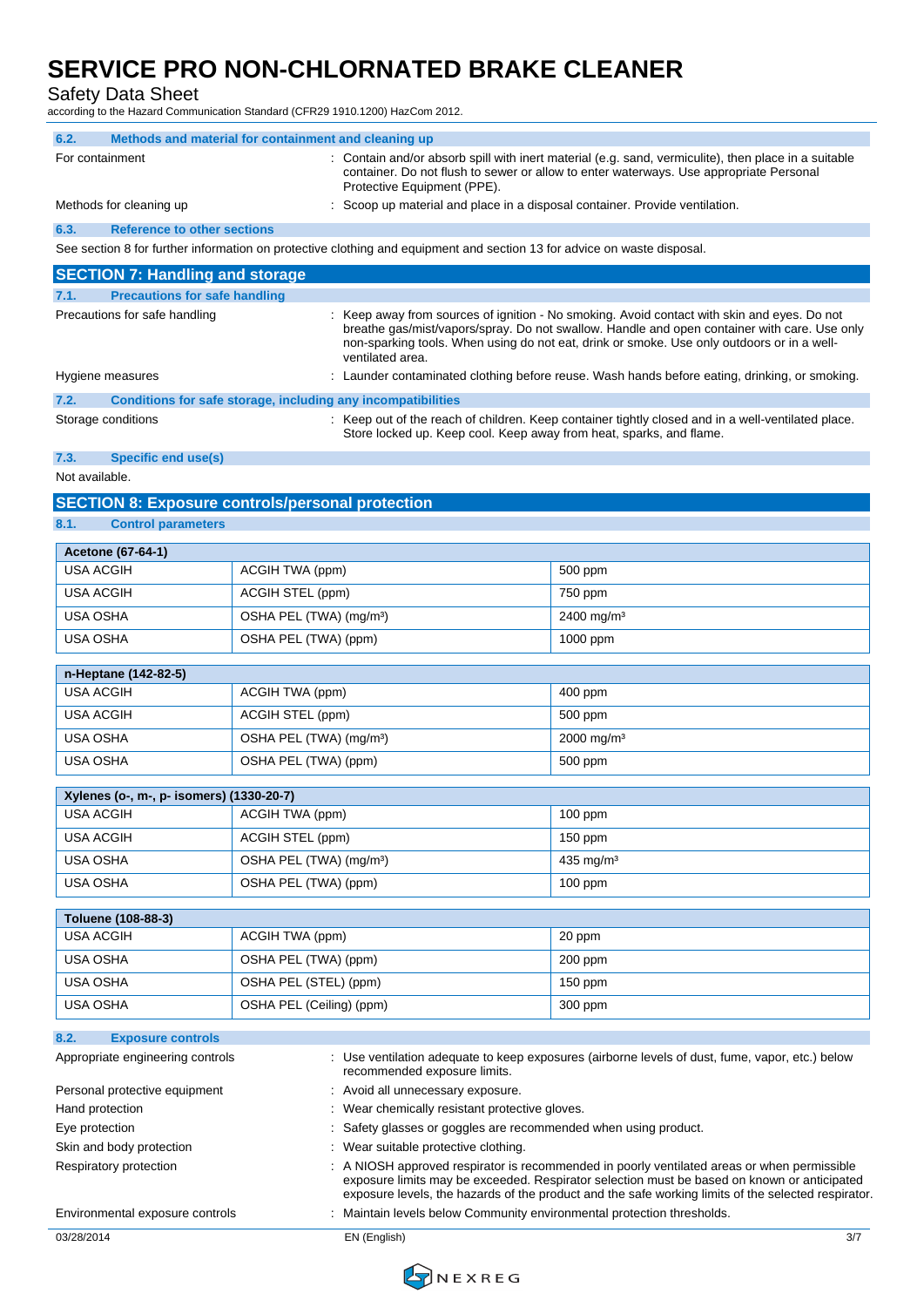Safety Data Sheet

according to the Hazard Communication Standard (CFR29 1910.1200) HazCom 2012.

Other information **come content** : Do not eat, smoke or drink where material is handled, processed or stored. Wash hands carefully before eating or smoking. Handle according to established industrial hygiene and safety practices.

| <b>SECTION 9: Physical and chemical properties</b>            |                                |  |
|---------------------------------------------------------------|--------------------------------|--|
| 9.1.<br>Information on basic physical and chemical properties |                                |  |
| Physical state                                                | : Liquid                       |  |
| Appearance                                                    | Clear.                         |  |
| Colour                                                        | Colourless.                    |  |
| Odour                                                         | Solvent.                       |  |
| Odour threshold                                               | No data available.             |  |
| рH                                                            | No data available.             |  |
| Relative evaporation rate (butylacetate=1)                    | No data available.             |  |
| Melting point                                                 | No data available.             |  |
| Freezing point                                                | No data available.<br>۰.       |  |
| Boiling point                                                 | ~ 56 °C (~ 133 °F) (Acetone)   |  |
| Flash point                                                   | : ~ -20 °C (~ -4 °F) (Acetone) |  |
| Self ignition temperature                                     | : No data available.           |  |
| Decomposition temperature                                     | No data available.             |  |
| Flammability (solid, gas)                                     | Flammable                      |  |
| Vapour pressure                                               | No data available.             |  |
| Relative vapour density at 20 °C                              | No data available.             |  |
| Relative density                                              | $0.730 - 0.745$                |  |
| Solubility                                                    | No data available.             |  |
| Log Pow                                                       | No data available.             |  |
| Log Kow                                                       | No data available.             |  |
| Viscosity, kinematic                                          | No data available.             |  |
| Viscosity, dynamic                                            | No data available.             |  |
| <b>Explosive properties</b>                                   | No data available.             |  |
| Oxidising properties                                          | No data available.             |  |
| <b>Explosive limits</b>                                       | : No data available.           |  |
|                                                               |                                |  |

#### **9.2. Other information**

No additional information available

| <b>SECTION 10: Stability and reactivity</b>                                              |  |  |
|------------------------------------------------------------------------------------------|--|--|
| 10.1.<br><b>Reactivity</b>                                                               |  |  |
| No dangerous reaction known under conditions of normal use.                              |  |  |
| <b>Chemical stability</b><br>10.2.                                                       |  |  |
| Stable under normal storage conditions. May form flammable/explosive vapour-air mixture. |  |  |
| <b>Possibility of hazardous reactions</b><br>10.3.                                       |  |  |
| No dangerous reaction known under conditions of normal use.                              |  |  |
| <b>Conditions to avoid</b><br>10.4.                                                      |  |  |
| Heat. Incompatible materials. Open flame.                                                |  |  |
| 10.5.<br>Incompatible materials                                                          |  |  |
| Acids, Amines, Bases, Oxidizers,                                                         |  |  |
| <b>Hazardous decomposition products</b><br>10.6.                                         |  |  |
| May include, and are not limited to: oxides of carbon.                                   |  |  |

| <b>SECTION 11: Toxicological information</b>  |                             |  |
|-----------------------------------------------|-----------------------------|--|
| Information on toxicological effects<br>11.1. |                             |  |
| Acute toxicity                                | : Not classified            |  |
| <b>SP4655</b>                                 |                             |  |
| LD50 oral rat                                 | > 2000 mg/kg                |  |
| LD50 dermal rabbit                            | > 2000 mg/kg                |  |
| LC50 inhalation rat (mg/l)                    | $> 20$ mg/l/4h              |  |
| <b>Acetone (67-64-1)</b>                      |                             |  |
| LD50 oral rat                                 | 5800 mg/kg                  |  |
| LC50 inhalation rat (mg/l)                    | 50100 mg/m <sup>3</sup> /8h |  |

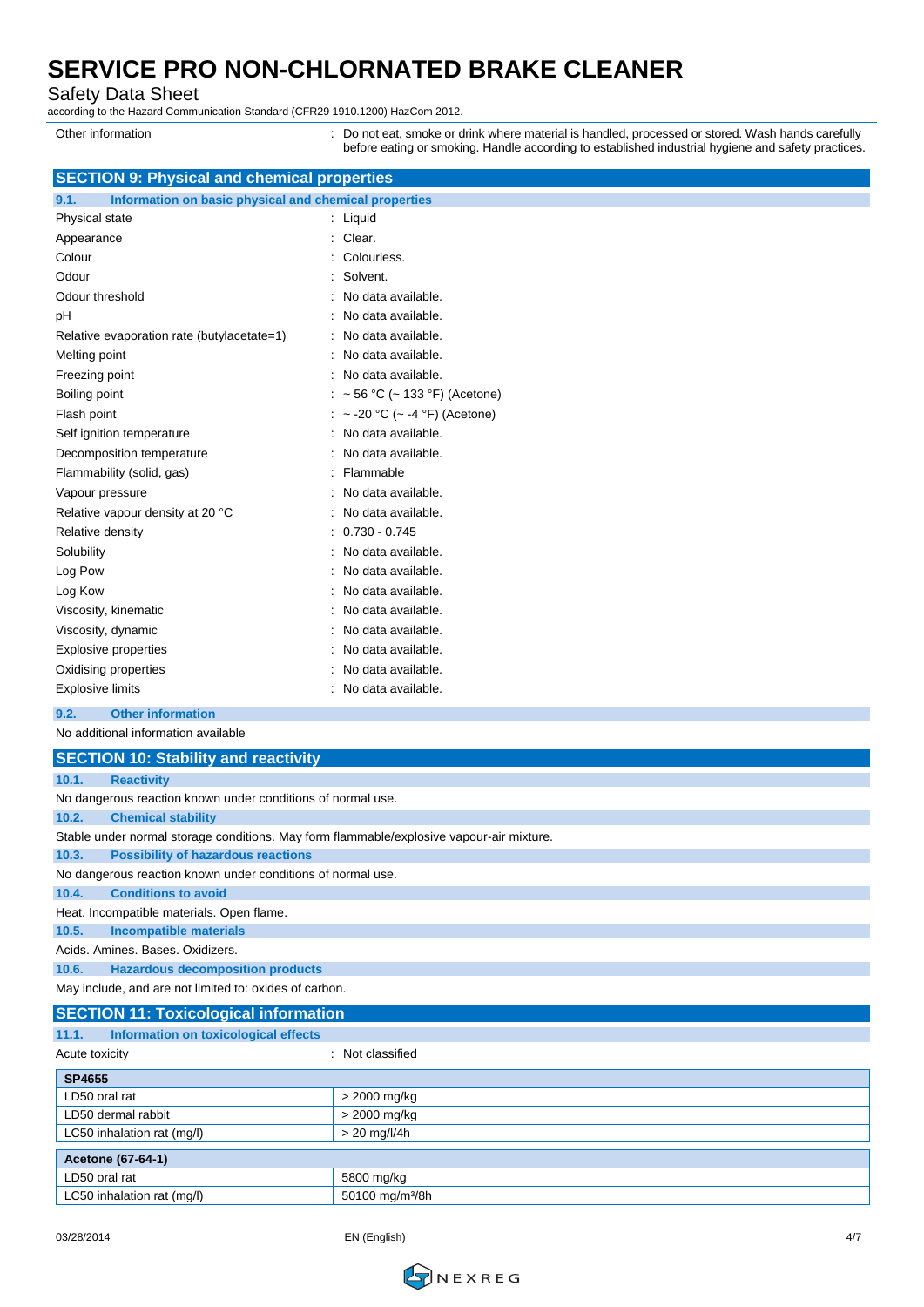### Safety Data Sheet

according to the Hazard Communication Standard (CFR29 1910.1200) HazCom 2012.

| n-Heptane (142-82-5)                               |                                                                                                                                                                        |
|----------------------------------------------------|------------------------------------------------------------------------------------------------------------------------------------------------------------------------|
| LD50 dermal rabbit                                 | 3000 mg/kg                                                                                                                                                             |
| LC50 inhalation rat (mg/l)                         | 103 g/m <sup>3</sup> /4h                                                                                                                                               |
| Xylenes (o-, m-, p- isomers) (1330-20-7)           |                                                                                                                                                                        |
| LD50 oral rat                                      | 4300 mg/kg                                                                                                                                                             |
| LD50 dermal rabbit                                 | > 1700 mg/kg                                                                                                                                                           |
| LC50 inhalation rat (ppm)                          | 5000 ppm/4h                                                                                                                                                            |
| LC50 inhalation rat (mg/l)                         | 47635 mg/l/4h                                                                                                                                                          |
| Toluene (108-88-3)                                 |                                                                                                                                                                        |
| LD50 oral rat                                      | $> 5000$ mg/kg                                                                                                                                                         |
| LD50 dermal rat                                    | 12124 mg/kg                                                                                                                                                            |
| LD50 dermal rabbit                                 | 8390 mg/kg                                                                                                                                                             |
| LC50 inhalation rat (mg/l)                         | 28.1 mg/l/4h                                                                                                                                                           |
| Skin corrosion/irritation                          | : Causes skin irritation.                                                                                                                                              |
| Serious eye damage/irritation                      | Causes serious eye irritation.                                                                                                                                         |
| Respiratory or skin sensitisation                  | Based on available data, the classification criteria are not met.                                                                                                      |
| Germ cell mutagenicity                             | Based on available data, the classification criteria are not met.                                                                                                      |
| Carcinogenicity                                    | : Based on available data, the classification criteria are not met.                                                                                                    |
| Xylenes (o-, m-, p- isomers) (1330-20-7)           |                                                                                                                                                                        |
| IARC group                                         | 3                                                                                                                                                                      |
| Toluene (108-88-3)                                 |                                                                                                                                                                        |
| IARC group                                         | 3                                                                                                                                                                      |
| Reproductive toxicity                              | : Suspected of damaging the unborn child.                                                                                                                              |
| Specific target organ toxicity (single exposure)   | : May cause drowsiness or dizziness.                                                                                                                                   |
| Specific target organ toxicity (repeated exposure) | May cause damage to organs through prolonged or repeated exposure.                                                                                                     |
| Aspiration hazard                                  | : May be fatal if swallowed and enters airways.                                                                                                                        |
| Symptoms/injuries after inhalation                 | : May cause drowsiness, dizziness and central nervous system depression. May cause respiratory<br>irritation.                                                          |
| Symptoms/injuries after skin contact               | : Causes skin irritation. Symptoms may include redness, edema, drying, defatting and cracking of<br>the skin.                                                          |
| Symptoms/injuries after eye contact                | : Causes serious eye irritation. Symptoms may include discomfort or pain, excess blinking and<br>tear production, with marked redness and swelling of the conjunctiva. |
| Symptoms/injuries after ingestion                  | : May be fatal if swallowed and enters airways. This product may be aspirated into the lungs and                                                                       |

| <b>SECTION 12: Ecological information</b>     |                                                                                                                                                                                            |
|-----------------------------------------------|--------------------------------------------------------------------------------------------------------------------------------------------------------------------------------------------|
| 12.1.<br><b>Toxicity</b>                      |                                                                                                                                                                                            |
| Ecology – general                             | : May cause long-term adverse effects in the aquatic environment.                                                                                                                          |
| 12.2.<br><b>Persistence and degradability</b> |                                                                                                                                                                                            |
| <b>SP4655</b>                                 |                                                                                                                                                                                            |
| Persistence and degradability                 | Not established.                                                                                                                                                                           |
| 12.3.<br><b>Bioaccumulative potential</b>     |                                                                                                                                                                                            |
| <b>SP4655</b>                                 |                                                                                                                                                                                            |
| Bioaccumulative potential                     | Not established.                                                                                                                                                                           |
| 12.4.<br><b>Mobility in soil</b>              |                                                                                                                                                                                            |
| No additional information available           |                                                                                                                                                                                            |
| <b>Other adverse effects</b><br>12.5.         |                                                                                                                                                                                            |
| No additional information available           |                                                                                                                                                                                            |
| <b>SECTION 13: Disposal considerations</b>    |                                                                                                                                                                                            |
| <b>Waste treatment methods</b><br>13.1.       |                                                                                                                                                                                            |
| Waste disposal recommendations                | : This material must be disposed of in accordance with all local, state, provincial, and federal<br>regulations. The generation of waste should be avoided or minimized wherever possible. |
| Additional information                        | Handle empty containers with care because residual vapours are flammable.                                                                                                                  |

cause chemical pneumonitis. May cause stomach distress, nausea or vomiting.

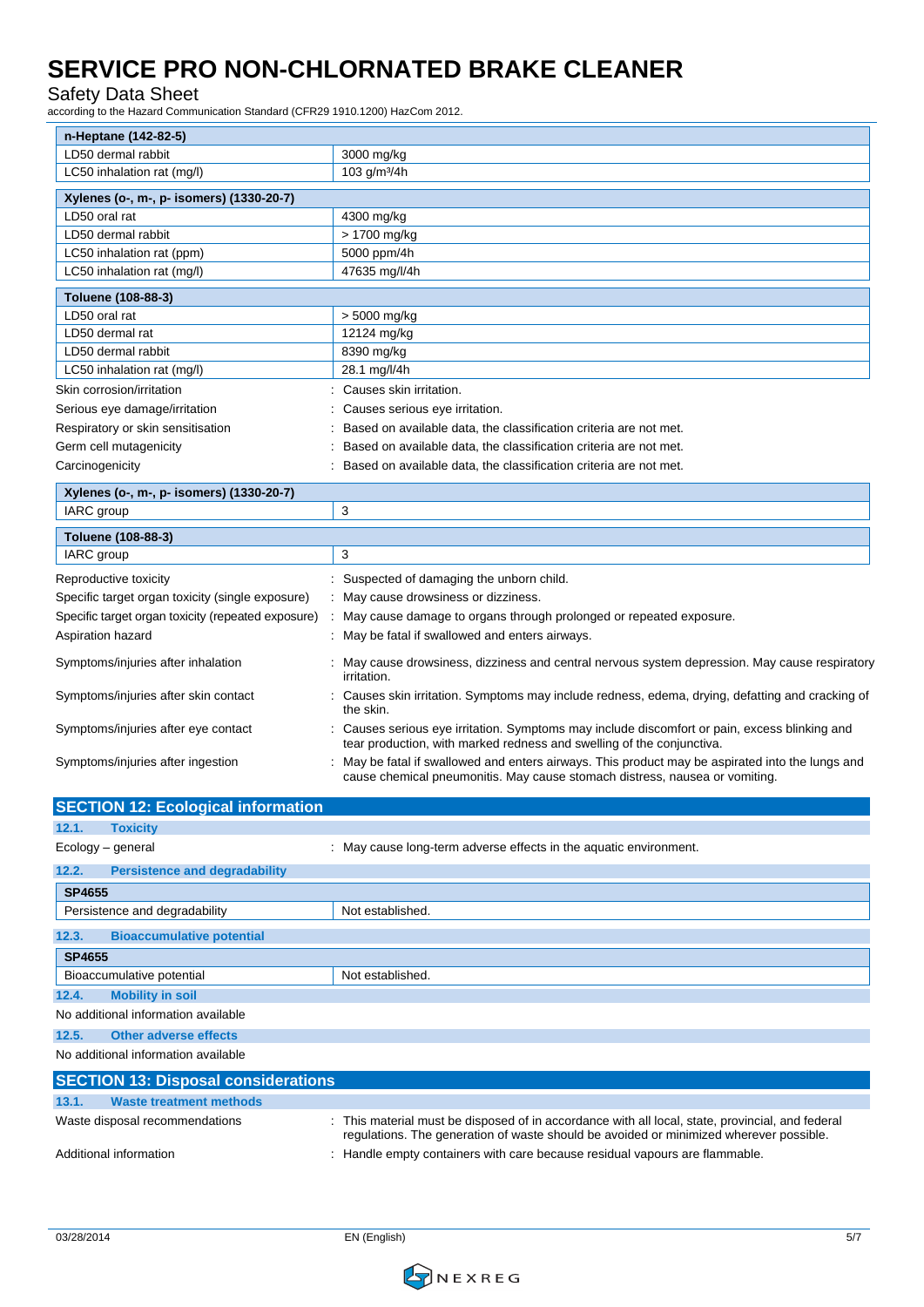### Safety Data Sheet

according to the Hazard Communication Standard (CFR29 1910.1200) HazCom 2012.

| <b>SECTION 14: Transport information</b>    |                                                                             |
|---------------------------------------------|-----------------------------------------------------------------------------|
| In accordance with DOT                      |                                                                             |
| 14.1.<br><b>UN number</b>                   |                                                                             |
| UN-No.                                      | : UN1993                                                                    |
| 14.2.<br><b>UN proper shipping name</b>     |                                                                             |
| Proper Shipping Name                        | : Flammable liquids, n.o.s. (Acetone, Heptane)                              |
| Department of Transportation Hazard Classes | $\therefore$ 3                                                              |
| Hazard labels                               |                                                                             |
| Packing group (DOT)                         | ÷Ш                                                                          |
| 14.3. Additional information                |                                                                             |
| Other information                           | : No supplementary information available.                                   |
| Special transport precautions               | : Do not handle until all safety precautions have been read and understood. |

| <b>SECTION 15: Regulatory information</b> |  |
|-------------------------------------------|--|
| <b>15.1. US Federal regulations</b>       |  |

This product is not for sale in the following states: CA, UT, NH, DE, MD

| Acetone (67-64-1)                                                                                                                          |                                                                                                                                |  |  |  |
|--------------------------------------------------------------------------------------------------------------------------------------------|--------------------------------------------------------------------------------------------------------------------------------|--|--|--|
| Listed on the United States TSCA (Toxic Substances Control Act) inventory                                                                  |                                                                                                                                |  |  |  |
| <b>EPA TSCA Regulatory Flag</b>                                                                                                            | T - T - indicates a substance that is the subject of a Section 4 test rule under TSCA.                                         |  |  |  |
| Heptane, branched, cyclic and linear (426260-76-6)                                                                                         |                                                                                                                                |  |  |  |
| Listed on the United States TSCA (Toxic Substances Control Act) inventory                                                                  |                                                                                                                                |  |  |  |
| n-Heptane (142-82-5)                                                                                                                       |                                                                                                                                |  |  |  |
| Listed on the United States TSCA (Toxic Substances Control Act) inventory                                                                  |                                                                                                                                |  |  |  |
| <b>EPA TSCA Regulatory Flag</b>                                                                                                            | T - T - indicates a substance that is the subject of a Section 4 test rule under TSCA.                                         |  |  |  |
| Xylenes (o-, m-, p- isomers) (1330-20-7)                                                                                                   |                                                                                                                                |  |  |  |
| Listed on the United States TSCA (Toxic Substances Control Act) inventory<br>Listed on SARA Section 313 (Specific toxic chemical listings) |                                                                                                                                |  |  |  |
| SARA Section 313 - Emission Reporting                                                                                                      | 1.0%                                                                                                                           |  |  |  |
| Toluene (108-88-3)                                                                                                                         |                                                                                                                                |  |  |  |
| Listed on the United States TSCA (Toxic Substances Control Act) inventory<br>Listed on SARA Section 313 (Specific toxic chemical listings) |                                                                                                                                |  |  |  |
| SARA Section 313 - Emission Reporting                                                                                                      | 1.0%                                                                                                                           |  |  |  |
| <b>15.2. US State regulations</b>                                                                                                          |                                                                                                                                |  |  |  |
| <b>SP4655</b>                                                                                                                              |                                                                                                                                |  |  |  |
| State or local regulations                                                                                                                 | This product contains chemicals known to the State of California to cause cancer, birth<br>defects or other reproductive harm. |  |  |  |

| <b>SOURCE AGENCY CARCINOGEN CLASSIFICATIONS:</b> |                                                                                                                                                                                                                                |  |
|--------------------------------------------------|--------------------------------------------------------------------------------------------------------------------------------------------------------------------------------------------------------------------------------|--|
| <b>IARC</b>                                      | International Agency for Research on Cancer.                                                                                                                                                                                   |  |
|                                                  | - Carcinogenic to humans;<br>2A - Probably carcinogenic to humans;<br>2B - Possibly carcinogenic to humans;<br>3 - Not classifiable;<br>4 - Probably not carcinogenic to humans.                                               |  |
| <b>NTP</b>                                       | <b>National Toxicology Program.</b>                                                                                                                                                                                            |  |
|                                                  | - Evidence of Carcinogenicity;<br>2 - Known Human Carcinogens;<br>3 - Reasonably anticipated to be Human Carcinogen;<br>4 - Substances delisted from report on Carcinogens;<br>5 - Twelfth Report - Items under consideration. |  |

| <b>SECTION 16: Other information</b> |              |     |
|--------------------------------------|--------------|-----|
| Indication of changes                | None.        |     |
| Date of issue                        | 03/28/2014   |     |
| Other information                    | None.        |     |
| 03/28/2014                           | EN (English) | 6/7 |